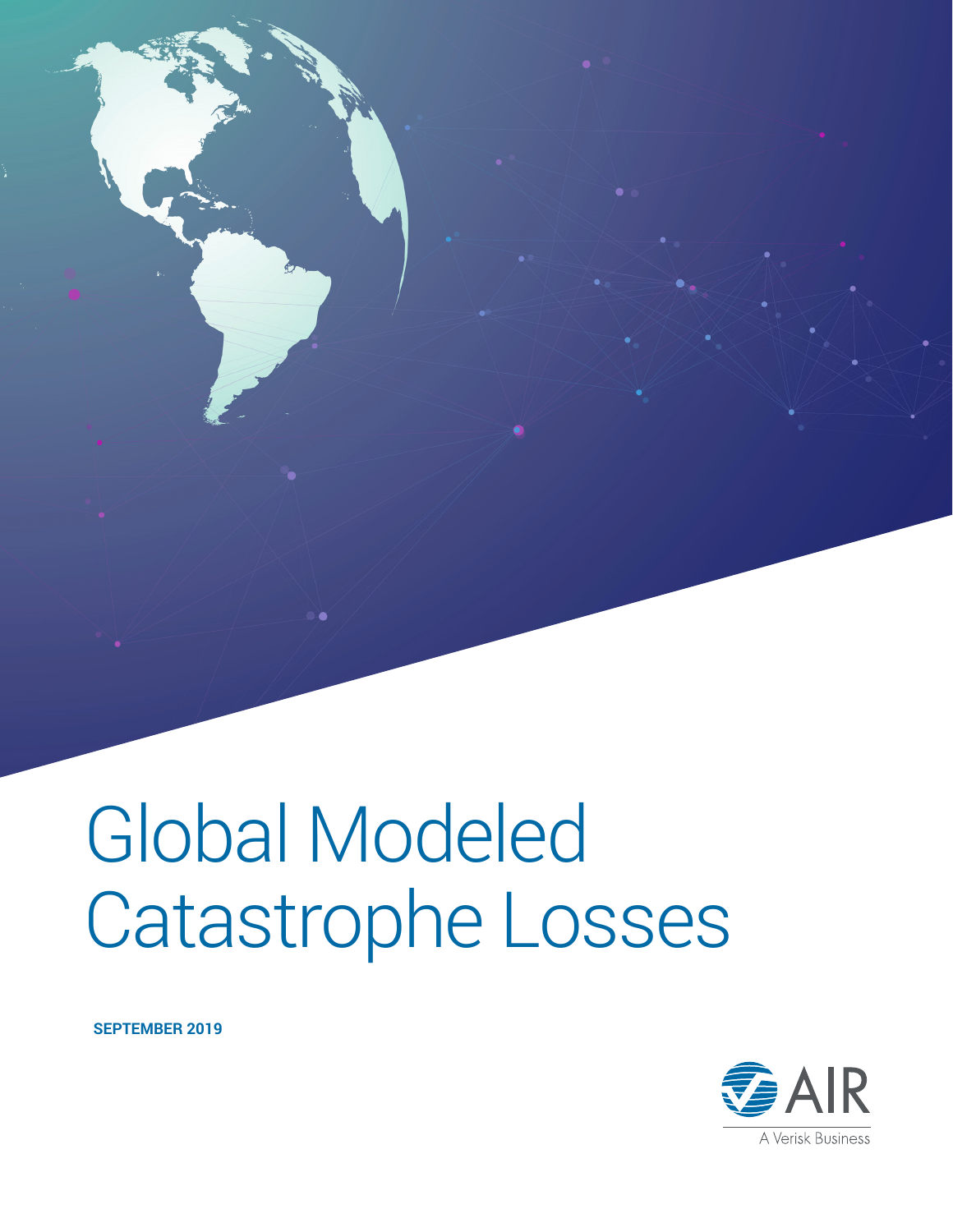### *Copyright*

2019 AIR Worldwide Corporation. All rights reserved.

Information in this document is subject to change without notice. No part of this document may be reproduced or transmitted in any form, for any purpose, without the express written permission of AIR Worldwide Corporation (AIR).

#### *Trademarks*

AIR Worldwide, Touchstone, and CATRADER are registered trademarks of AIR Worldwide Corporation.

Touchstone Re and ALERT are trademarks of AIR Worldwide Corporation.

#### *Confidentiality*

AIR This document contains proprietary and confidential information and is intended for the exclusive use of AIR clients who are subject to the restrictions of the confidentiality provisions set forth in license and other nondisclosure agreements.

#### *Contact Information*

If you have any questions regarding this document, contact:

AIR Worldwide Corporation 131 Dartmouth Street Boston, MA 02116-5134 USA

Tel: (617) 267-6645 Fax: (617) 267-8284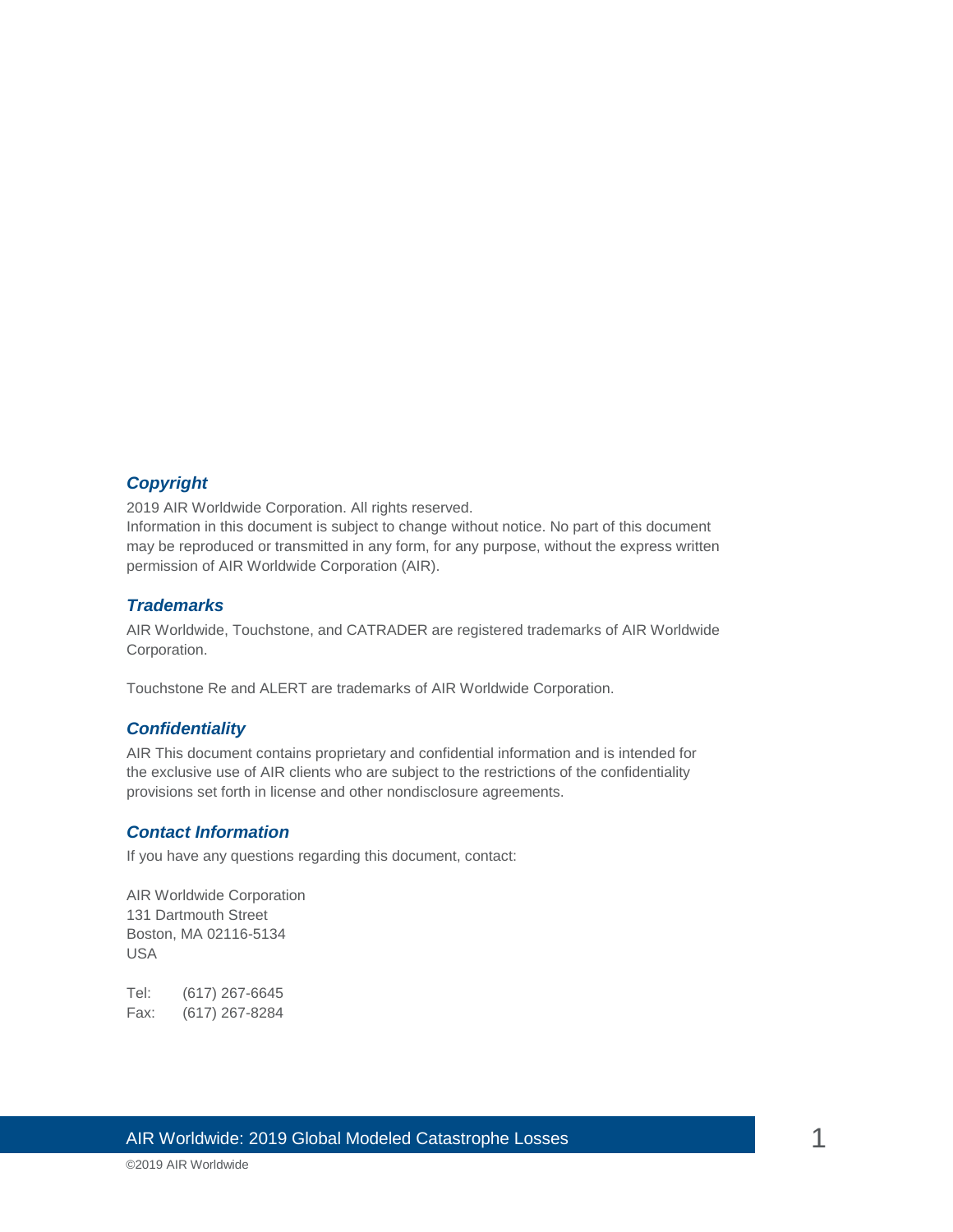### **Table of Contents**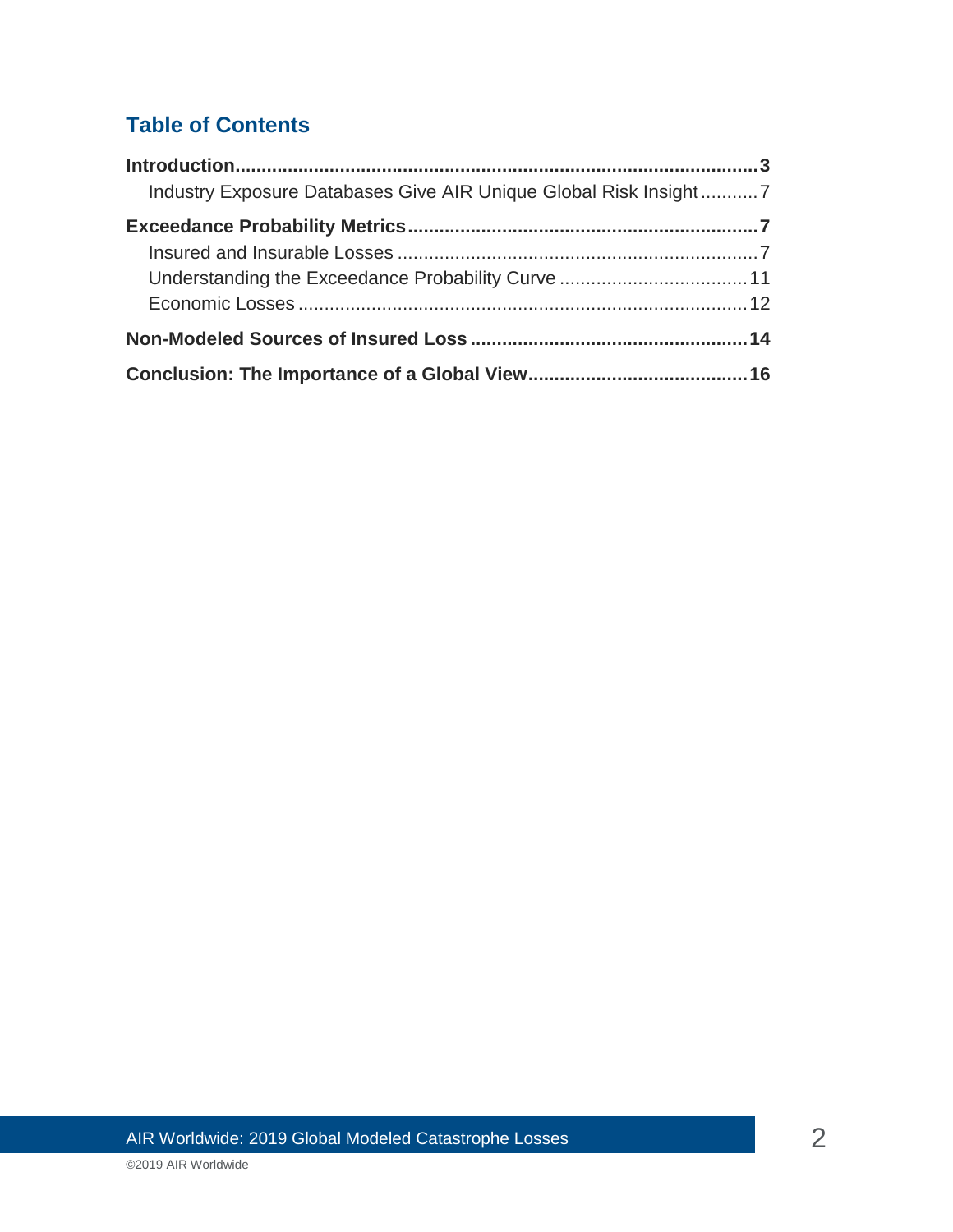# <span id="page-3-0"></span>**Introduction**

Every year since 2012, AIR Worldwide (AIR) has published a report on extreme event risk from a global perspective.<sup>1</sup> This global risk profile is assessed by way of AIR's global industry exceedance probability (EP) curve, which puts into context years with high insured losses such as  $2011$  and  $2017<sup>2</sup>$ 

The year 2019 opened with an M6.7 earthquake in Coquimbo, Chile, on January 19 (local time), which was followed by four more strong earthquakes in the Americas: the M8.0 Lagunas, Peru, earthquake in late May; the M6.2 Aserrio de Gariche, Panama, earthquake, in late June; and two earthquakes that [struck Southern California](https://www.air-worldwide.com/Blog/Two-Powerful-California-Earthquakes%e2%80%94Another-Wake-Up-Call/) only 34 hours and ~7 miles (11 km) apart in the first week of July—the M6.4 Searles Valley foreshock and the M7.1 Ridgecrest mainshock. Though the insured losses were limited, the Ridgecrest quake was the strongest to strike the State of California in 20 years, since the Hector Mine quake of October 16, 1999. The last earthquake to cause major destruction in the region was 25 years ago, [the M6.7 Northridge earthquake of 1994.](https://www.air-worldwide.com/Models/Earthquake/25-Years-Later%E2%80%94What-If-the-M6-7-Northridge-Earthquake-Were-to-Strike-Again-/)

The month of March brought one notable European winter storm, Eberhard, among a cluster of storms that struck in the first half of the month, including Freya/Bennet, Laura/Cornelius, and Dragi, which collectively affected the UK, Western, Central, and Northern European countries. In the second half of March and late April, the first two of three record cyclones to form in the Indian Ocean basin struck: Idai and Kenneth made landfall in Mozambique six weeks apart, both with the intensity of a major hurricane on the Saffir-Simpson Scale. Idai caused severe flooding, the worst in Mozambique since Cyclone Leon-Eline struck in 2000.

On May 3, [Cyclone Fani](https://www.air-worldwide.com/Blog/Why-Is-India-s-East-Coast-Tropical-Cyclone-Prone-/) made landfall in Odisha state in northeastern India with an intensity equivalent to a strong Category 3 hurricane. Fani was the strongest cyclone recorded in the state since the Orissa super cyclone of 1999 (Odisha was known as Orissa state until 2011). The major difference between the impact of the two cyclones lies in the preparations: Indian authorities evacuated 1.2 million people from high-risk areas ahead of Fani, and the death toll was 64, with Puri recording the majority of deaths, according to official Odisha government estimates; no such mass evacuation was conducted ahead of the Orissa 20 years ago, and more than 10,000 people lost their lives as a result.

In June, both Japan and China had one impactful earthquake each: the M5.8 Changning and the M6.4 Tsuruoka, respectively. Earlier in the year, the Philippines experienced two significant earthquakes within about 24 hours of each other in late April. The Japan and

AIR Worldwide: 2019 Global Modeled Catastrophe Losses  $3$ 

<sup>&</sup>lt;sup>1</sup> ["Taking a Comprehensive View of Catastrophe Risk Worldwide: AIR's Global Exceedance Probability Curve,"](http://www.air-worldwide.com/Publications/AIR-Currents/2012/Taking-A-Comprehensive-View-of-Catastrophe-Risk-Worldwide/) "AIR's 2013 [Global Exceedance Probability Curve,"](http://www.air-worldwide.com/publications/white-papers/documents/air-s-2013-global-exceedance-probability-curve), ["AIR's 2014 Global Exceedance Probability Curve,"](http://www.air-worldwide.com/Publications/White-Papers/documents/AIR-s-2014-Global-Exceedance-Probability-Curve/) ["2015 Global Modeled](http://www.air-worldwide.com/publications/white-papers/documents/2015-global-modeled-catastrophe-losses)  [Catastrophe Losses,](http://www.air-worldwide.com/publications/white-papers/documents/2015-global-modeled-catastrophe-losses)" "2016 [Global Modeled Catastrophe Losses,"](http://www.air-worldwide.com/publications/white-papers/documents/2016-global-modeled--catastrophe-losses) ["2017 Global Modeled Catastrophe Losses,](http://www.air-worldwide.com/publications/white-papers/documents/2017-global-modeled-catastrophe-losses)" and ["2018](https://www.air-worldwide.com/publications/white-papers/documents/2018-global-modeled-catastrophe-losses)  [Global Modeled Catastrophe Losses."](https://www.air-worldwide.com/publications/white-papers/documents/2018-global-modeled-catastrophe-losses)

 $2$  Catastrophes in 2011 include the Tohoku earthquake in Japan, major severe thunderstorms across the U.S., earthquakes in New Zealand, and floods in Thailand; catastrophes in 2017 include major severe thunderstorms across the U.S., HIM events, Mexico earthquakes, and California wildfires; catastrophes in 2018 include hurricanes Michael and Florence, Typhoon Jebi in Japan, the Western Japan Floods, and California wildfires.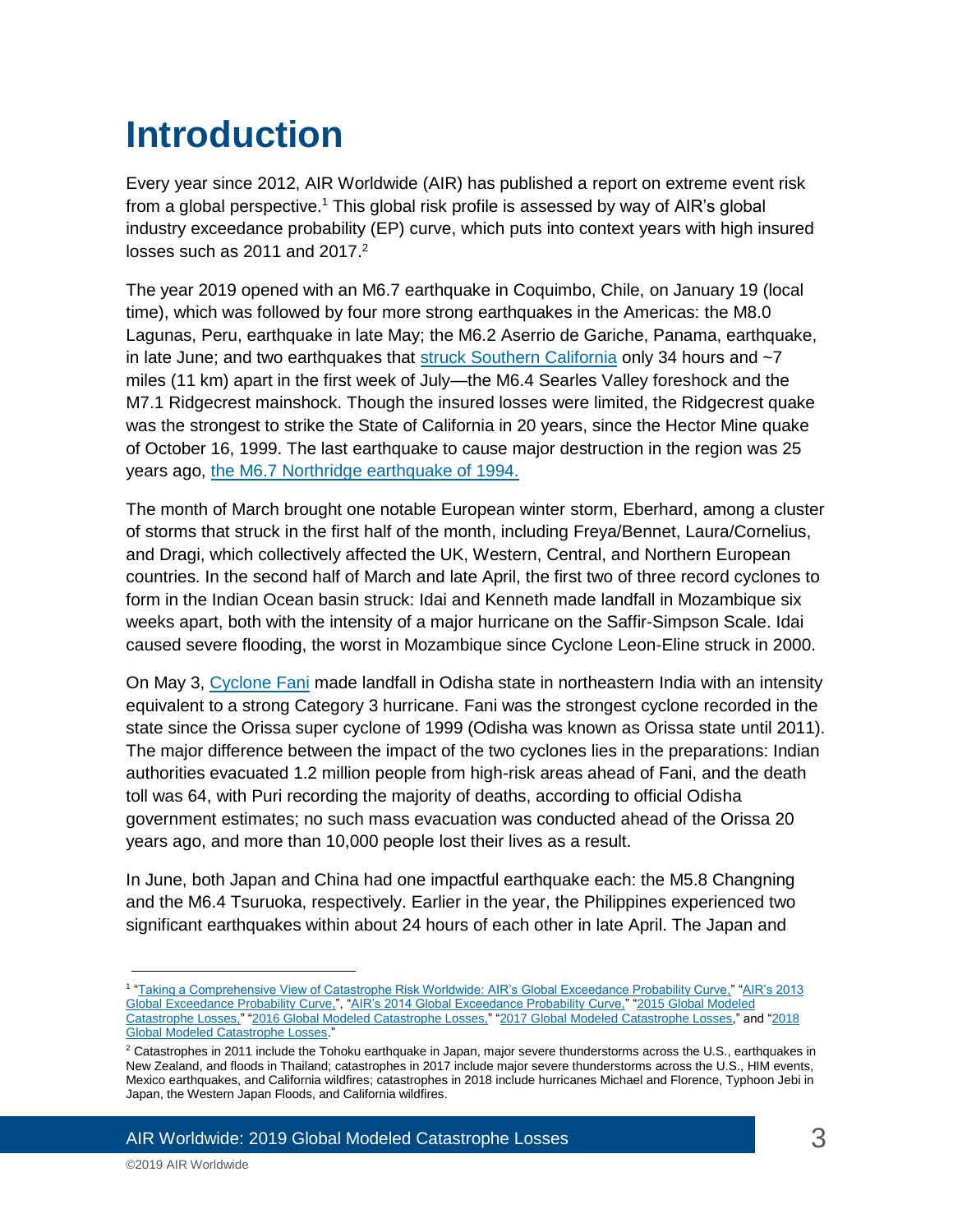Philippines quakes, as well as the aforementioned Chile quake, serve as reminders that these countries are located in one of the world's most seismically active regions. The Circum-Pacific Belt—or as it is more popularly and more colorfully known, the "Ring of Fire" —is an inverted horseshoe that follows the boundaries of the Pacific Ocean for 40,000 km (24,900 miles). It is a seismically active belt punctuated with more than 450 active volcanoes, tectonic plate boundary faults, and 90% of the planet's earthquakes. Quakes in this region are capable of being much worse.

In mid-July, Hurricane Barry struck Louisiana west of New Orleans as a barely Category 1 storm, bringing only light rain to a city that had feared much worse. Rainfall amounts elsewhere in the state fell short of what was forecast and did not come near the total precipitation accumulations of hurricanes Harvey and Florence, which were measured in feet not inches. Barry was notable for the record rainfall amounts it brought to the inland State of Arkansas, however, with the City of Dierks in Howard County receiving 16.17 inches of rain, surpassing its 24-hour rainfall record of 13.91 inches set in 1989 when Tropical Storm Allison impacted the area. Other locations in the state set records with lesser amounts. Barry is a reminder that managing U.S. hurricane risk is important for inland states as well as coastal ones.

Throughout 2019, many Asian countries—among them Bangladesh, China, India, Indonesia, Japan, Malaysia, Nepal, Pakistan, Philippines, and Vietnam—have experienced severe flooding at least once this year.

In November of last year, a California wildfire, the Camp Fire, caused the highest insured loss in 2018. It was the most destructive wildfire in California's recorded history, not only surpassing the record the Tubbs Fire set in October 2017 but more than tripling the number of structures Tubbs destroyed; it was also the deadliest. It is too early to know what the 2019 wildfire season will bring and whether it will be similar to those of 2018 and 2017.

Preparing for large losses *before* they occur is critical to continued solvency and resilience. There is still much of 2019 left, leaving open the possibility that a natural catastrophe could cause significant insured losses. In 2018, the top three insured losses globally were caused by events that occurred after September 1: Camp Fire (1), Hurricane Michael (2), and Typhoon Jebi (3).

The 2019 edition of AIR's white paper "Global Modeled Catastrophe Losses" bases its global loss metrics on AIR's latest suite of models, including new models and updates released during 2019, as well as updated industry exposure databases (IEDs). The paper includes AIR's presentation of global EP metrics on both an insured and insurable basis, where insurable loss metrics include all exposures eligible for insurance coverage assuming standard limits and deductibles, regardless of whether they are actually insured.<sup>3</sup> For regions and perils covered by catastrophe models, this difference presents not only potential

<sup>&</sup>lt;sup>3</sup> Insurable loss metrics for Japan were calculated using 100% limits for typhoon and earthquake.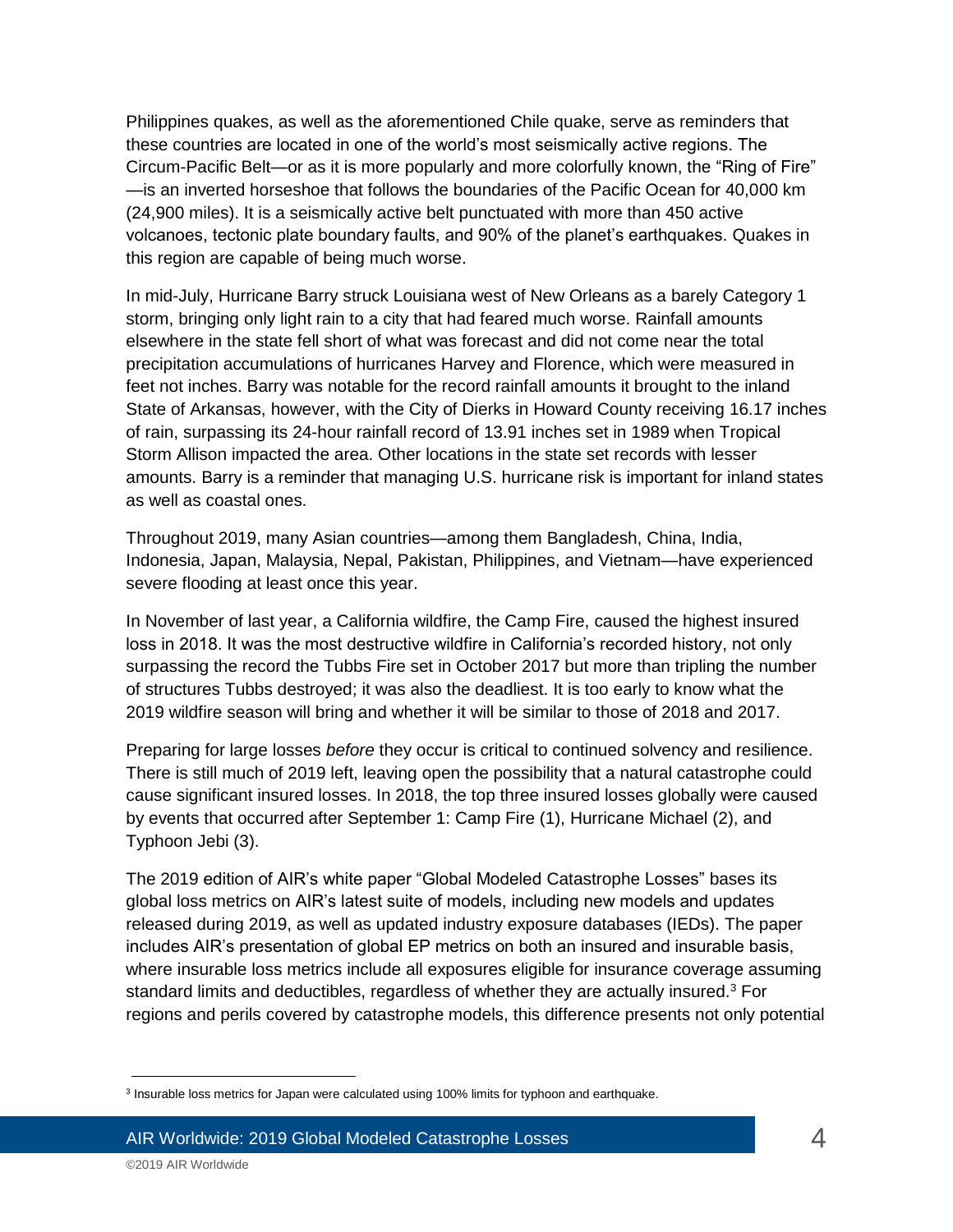business growth opportunities for the insurance industry to offer essential protection to vulnerable home- and business-owners, but a responsibility to act.

Such a difference was especially evident when Hurricane Harvey struck Texas in 2017 and Hurricane Florence struck the Carolinas in 2018, for example. While the United States has good insurance penetration generally, the damage caused by Harvey's and Florence's flooding was largely uninsured. While the "Midwest floods" in the first half of 2019 and Hurricane Barry have not caused floods as significant as Harvey and Florence from a loss perspective, they remind us not to be complacent about the U.S. inland flood insurance gap. After experiencing two strong earthquakes in California this year, the large difference between insured and insurable earthquake-related losses in the U.S. looms large especially in California where, if the "Big One" were to occur, nearly 75% of the losses would be uninsured.<sup>4</sup> Thus the difference between insured and insurable losses is a problem not limited to developing countries. Finding ways to address this gap remains one of the primary challenges facing the insurance industry.

Also discussed in the 2019 update are global economic losses from catastrophes, which can vastly exceed insured losses depending on the region and peril. This "protection gap"—the difference between economic and insured losses—highlights the significant burden that society faces when a disaster strikes. The cyclones in Mozambique illustrate the difference between a storm with the intensity of a major hurricane making landfall in a country with less than 2% insurance penetration, despite 22.7% growth in 2017<sup>5</sup>, and one that makes landfall in a well-developed insurance market such as when Typhoon Jebi struck Japan. For the insurance industry, the protection gap can spur innovation in product development. In the public sector, governments are recognizing the importance of moving from reactive to proactive risk management, especially in countries where a risk transfer system is not well established. Understanding the protection gap can help governments assess the risks to their citizens and critical infrastructure, and develop risk-informed emergency management, hazard mitigation, and public risk financing strategies to enhance global resilience and reduce the ultimate costs.

AIR Worldwide: 2019 Global Modeled Catastrophe Losses 5

<sup>&</sup>lt;sup>4</sup> The ["Big One"](http://www.air-worldwide.com/Publications/Infographics/Who-Will-Pay-for-the-Next-Great-California-Earthquake-/) alluded to is an M7.9 earthquake similar to the 2008 ShakeOut scenario that ruptures 73 segments of the San Andreas fault.

<sup>5</sup> Lusa – [Portuguese News Agency](https://clubofmozambique.com/news/mozambique-insurance-market-grew-22-7-in-2017/)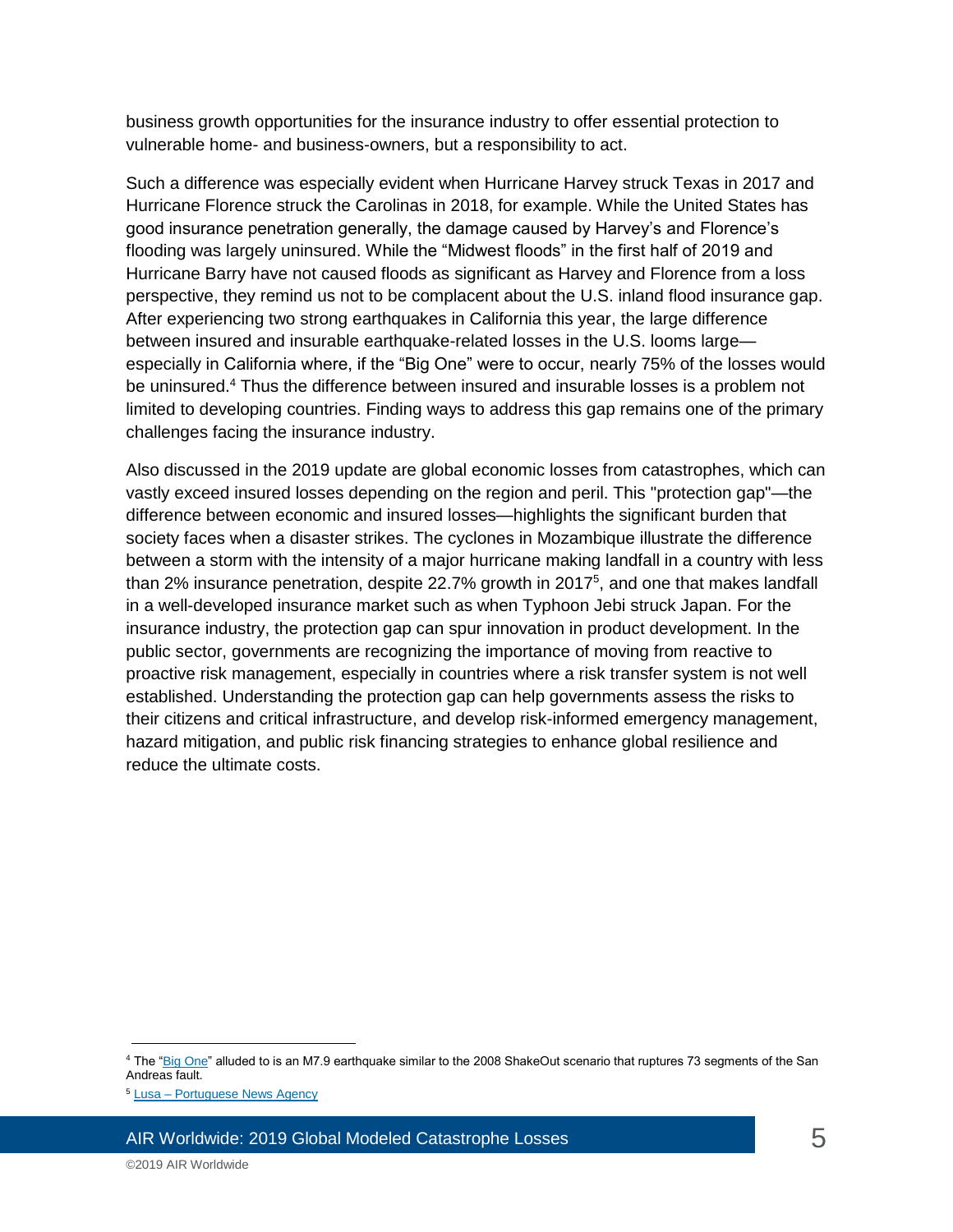AIR is uniquely qualified to provide the global (re)insurance industry, financial institutions, governments, and non-governmental organizations with the insightful view of risk presented in this paper for the following reasons:

- AIR develops and maintains a detailed IED—including counts, replacement values, and physical attributes of insurable properties—for each modeled country.<sup>6</sup> These IEDs serve as the foundation for all modeled industry insured and insurable loss estimates and make the generation of a global industry EP curve a straightforward task.<sup>7</sup>
- AIR's year-based simulation approach enables model users to determine the probability of various levels of loss for years with multiple catastrophic events, across multiple perils and multiple regions.
- AIR models the risk from natural catastrophes and other perils (including pandemic, terrorism, cyber, and casualty) in more than 110 countries, affording AIR a truly global perspective.<sup>8</sup>

Industry insured losses can and do occur as a result of perils and in regions for which AIR does not yet provide models; these losses are not included in AIR's global estimates. AIR, however, is committed to continually expanding model coverage and is engaged in an aggressive model development program.

<sup>&</sup>lt;sup>6</sup> AIR has developed and maintains IEDs for all modeled countries with the following exceptions: Brazil, Brunei, Malaysia, and Thailand.

 $7$  For countries with IEDs that were not updated in 2019, index factors were applied to calculate the global aggregate average annual loss (AAL) and exceedance probability (EP) loss metrics for both insured and insurable losses in this report. The U.S. and China also received indexed updates to their IEDs by county and province, respectively, and by line of business.

<sup>&</sup>lt;sup>8</sup> The modeled losses in this paper cover property and crop risk. Because of the unique catalog architecture of the AIR pandemic, cyber, and casualty models, modeled losses for these perils were excluded from the analyses in this paper; the new India MPCI model was released after the writing of this paper, so modeled loses for this peril are also excluded.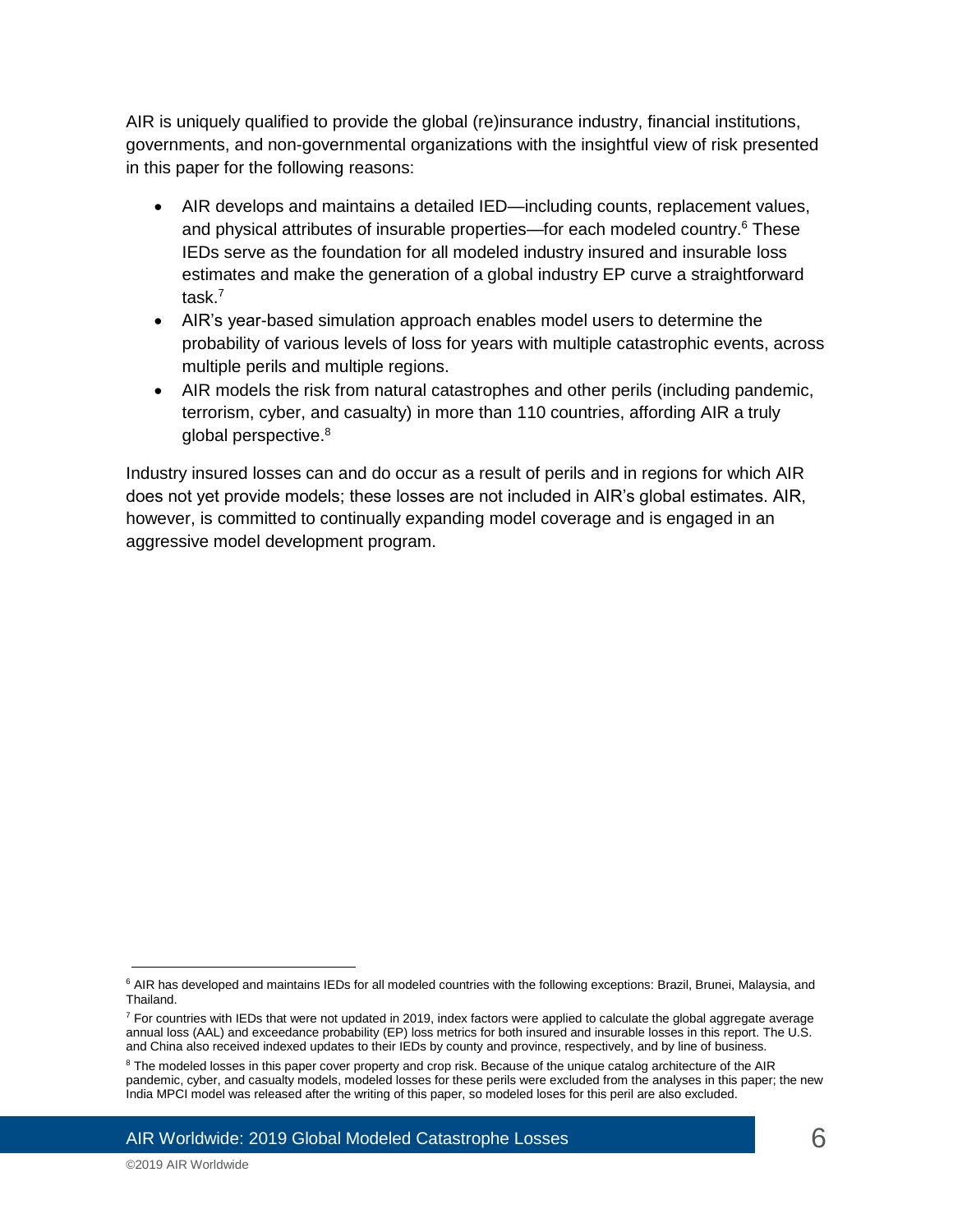## <span id="page-7-0"></span>Industry Exposure Databases Give AIR Unique Global Risk Insight

AIR builds its industry exposure databases (IEDs) from the bottom up, compiling detailed data about risk counts, structure attributes (parameters that greatly influence the ability to withstand high winds, ground motion, and flood depth), and replacement values, as well as information on standard policy terms and conditions. AIR then validates key attributes of the database through a top‐down approach, using aggregate data from multiple additional sources. Coupling these approaches results in aggregated industrywide IEDs that are both objective and robust.

High-resolution IEDs for modeled countries—and a straightforward and intuitive cataloggeneration process—enable AIR to provide insight into the likelihood of different levels of loss on a global scale. In some regions, lack of current data, data access, and poor data quality can pose challenges to IED development and maintenance. In such cases, index factors are created using demographic data from additional sources and employed to project the data forward.

Learn more about the development, maintenance, advantages, and critical role of IEDs in reliable catastrophe modeling in ["Modeling Fundamentals: AIR Industry Exposure Databases.](http://www.air-worldwide.com/Publications/AIR-Currents/2016/Modeling-Fundamentals--AIR-Industry-Exposure-Databases/)"

# <span id="page-7-1"></span>**Exceedance Probability Metrics**

### <span id="page-7-2"></span>Insured and Insurable Losses

The global aggregate average annual loss (AAL) and exceedance probability loss metrics for 2019) reflect changes in risk as a result of updated models (New Zealand earthquake, European extratropical cyclone (Great Britain storm surge only), Central European flood, and China typhoon); they also comprise the update to AIR's industry exposure database for New Zealand.

Global insured AAL and key metrics from the aggregate exceedance probability (EP) curve from 2012–2019 are presented in [Table 1.](#page-8-0)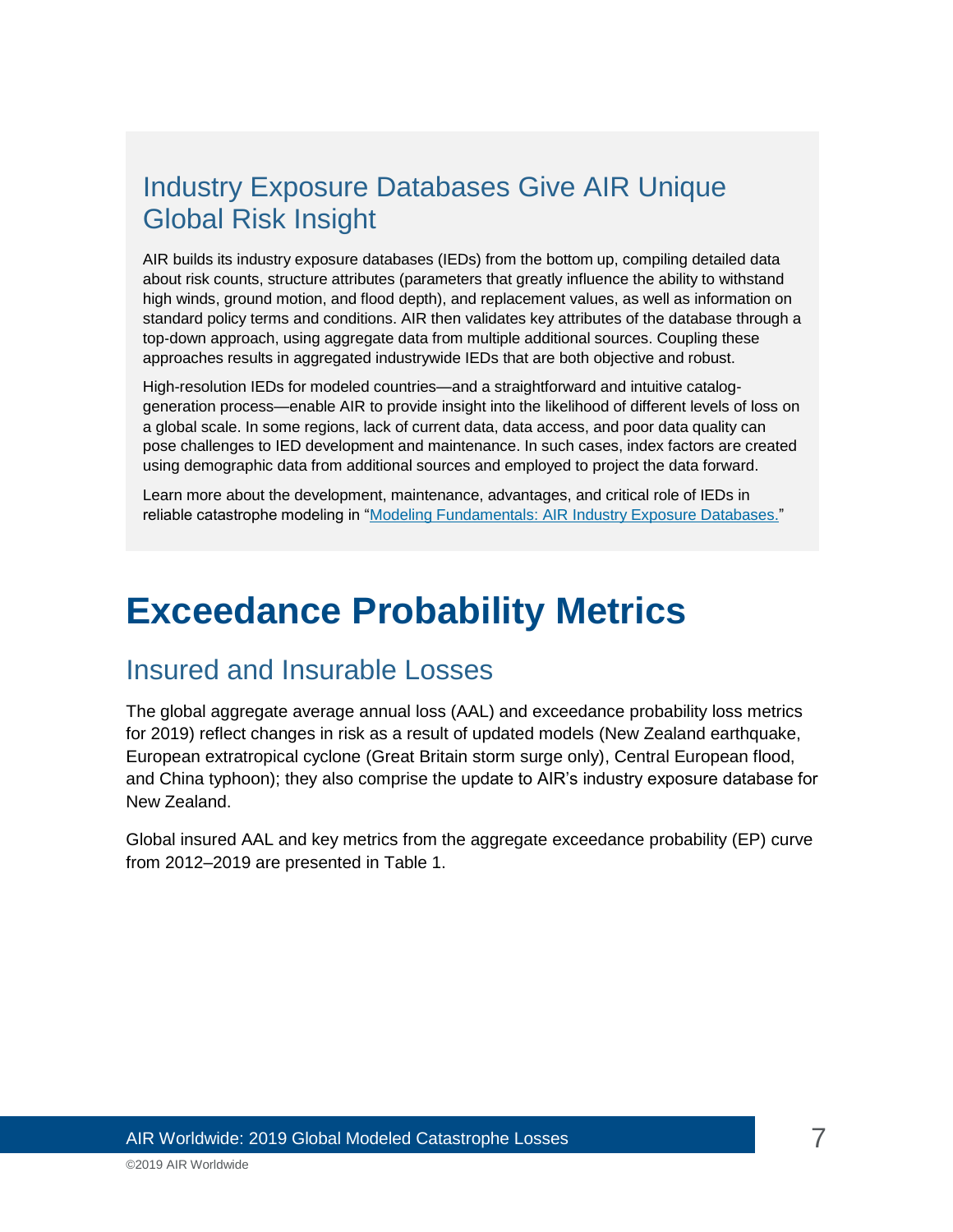|      |                            | <b>Aggregate EP Loss (USD Billions)</b> |                                  |  |  |
|------|----------------------------|-----------------------------------------|----------------------------------|--|--|
| Year | <b>AAL (USD Billions)</b>  | 1.0%<br>(100-year return period)        | 0.4%<br>(250-year return period) |  |  |
| 2012 | 59.3                       | 205.9                                   | 265.1                            |  |  |
| 2013 | 67.4                       | 219.4                                   | 289.1                            |  |  |
| 2014 | 72.6                       | 231.5                                   | 292.5                            |  |  |
| 2015 | 74.4                       | 232.8                                   | 304.8                            |  |  |
| 2016 | 80.0                       | 252.9                                   | 325.3                            |  |  |
| 2017 | 78.7<br>(Insurable: 167.2) | 246.9<br>(Insurable: 602.7)             | 325.3<br>(Insurable: 952.3)      |  |  |
| 2018 | 85.7<br>(Insurable: 181.8) | 270.9<br>(Insurable: 654.2)             | 341.9<br>(Insurable: 1,057.9)    |  |  |
| 2019 | 91.8<br>(Insurable: 191.4) | 288.2<br>(Insurable: 655.2)             | 366.2<br>(Insurable: 1,004.4)    |  |  |

<span id="page-8-0"></span>**Table 1. Key insured loss metrics from AIR's global industry EP curve for all regions and perils. (Source: AIR)**

Average annual insured losses and the metrics from the aggregate insured EP curve—for all regions and perils modeled by AIR—have generally increased since the first white paper was published in 2012. This is expected; the rise reflects both increases in the numbers and values of insured properties in areas of high hazard and the inclusion of regions and perils for which new models are now available. This year, for the first time we observed a decrease in two regions that was largely unrelated to hazard changes within the models: economic crises in both Turkey in the European region and Venezuela in the Latin America region resulted in significant devaluation of their currencies relative to the U.S. dollar, leading to decreases in overall losses.

The insurable loss metrics include all exposures eligible for insurance coverage, regardless of whether they are actually insured. They represent the total damage minus deductibles and limits. <sup>9</sup> On a global basis, modeled insurable AAL is more than twice as high as the insured AAL, as are global insurable losses at the 1.0% exceedance probability. Looking even further down the EP curve, global insurable losses at the 0.4% exceedance probability are almost three times the insured.

<sup>&</sup>lt;sup>9</sup> In cases where index factors were applied to derive insured loss metrics, those same index factors were applied to obtain comparable insurable loss metrics, which can result in take-up rates that exceed 100%.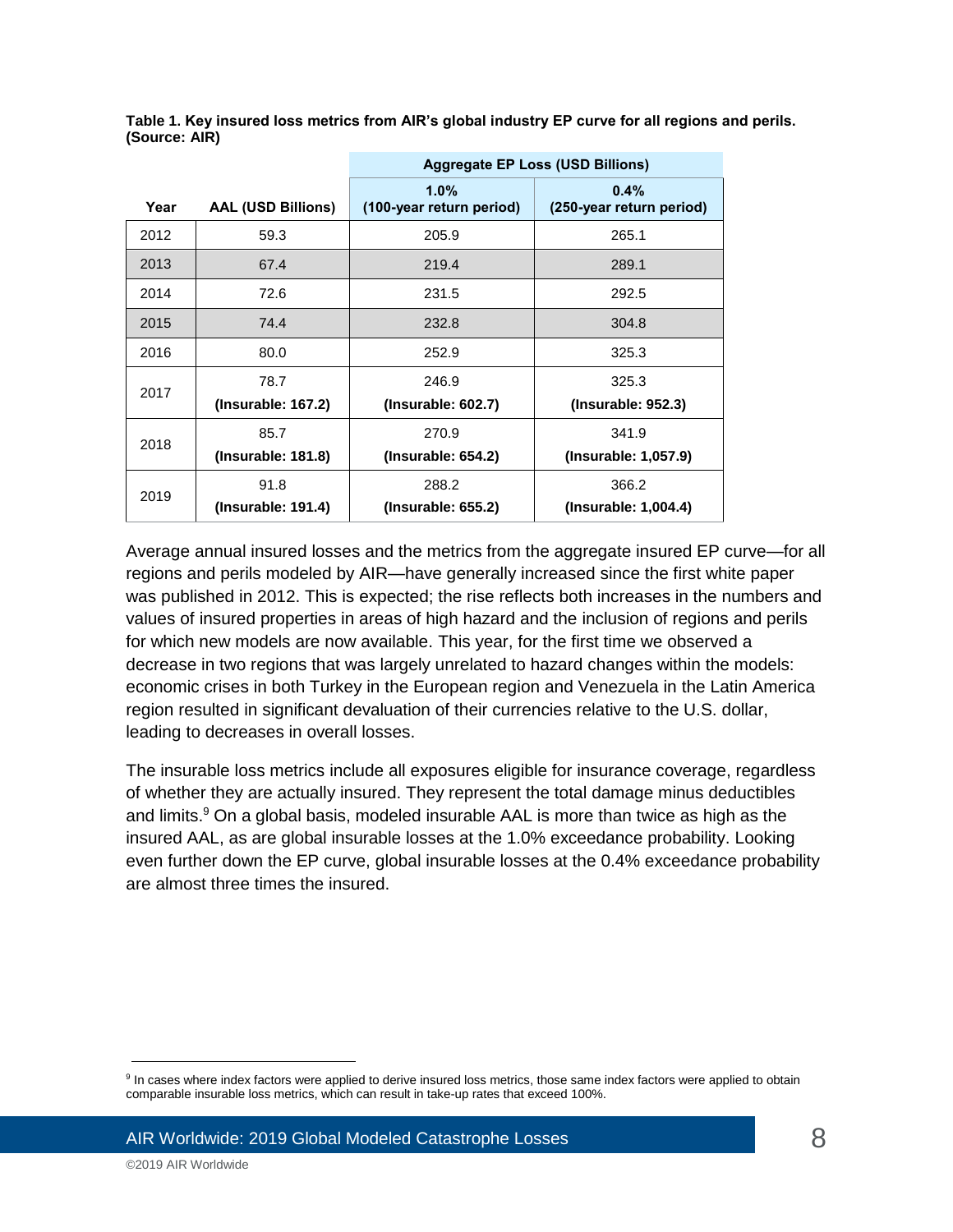A breakdown of contribution to global AAL by region and key aggregate EP metrics by region appears in [Table](#page-9-0) 2. The difference between insured and insurable loss is most pronounced in Asia, where insurance penetration remains very low.

|                                                                     | <b>AAL (USD Billion)</b> |           | <b>Aggregate EP Loss (USD Billion)</b> |                                     |                |                                  |  |
|---------------------------------------------------------------------|--------------------------|-----------|----------------------------------------|-------------------------------------|----------------|----------------------------------|--|
|                                                                     | <b>Insured</b>           | Insurable |                                        | 1.0%<br>(100-year return<br>period) |                | 0.4%<br>(250-year return period) |  |
| <b>Region</b>                                                       |                          |           | <b>Insured</b>                         | <b>Insurable</b>                    | <b>Insured</b> | <b>Insurable</b>                 |  |
| Asia                                                                | 12.0                     | 50.9      | 69.8                                   | 455.7                               | 95.2           | 878.9                            |  |
| Europe                                                              | 14.0                     | 22.0      | 58.1                                   | 110.7                               | 77.7           | 146.3                            |  |
| Latin America<br>(the Caribbean, Central<br>America, South America) | 5.2                      | 9.7       | 42.6                                   | 77.4                                | 58.2           | 104.4                            |  |
| North America (Canada,<br>the United States,<br>Bermuda, Mexico)    | 57.4                     | 105.3     | 237.9                                  | 354.0                               | 316.7          | 454.5                            |  |
| Oceania                                                             | 3.2                      | 3.6       | 21.7                                   | 23.9                                | 39.4           | 43.9                             |  |
| All exposed areas*                                                  | 91.8                     | 191.4     | 288.2                                  | 655.2                               | 366.2          | 1,004.4                          |  |

<span id="page-9-0"></span>**Table 2. AAL and EP metrics, by region, based on AIR's global suite of models, including those introduced or updated in 2018. (Source: AIR)**

\*Note that aggregate EP losses are not additive, as noted in the box ["Understanding the Exceedance](#page-12-0)  [Probability Curve.](#page-12-0)"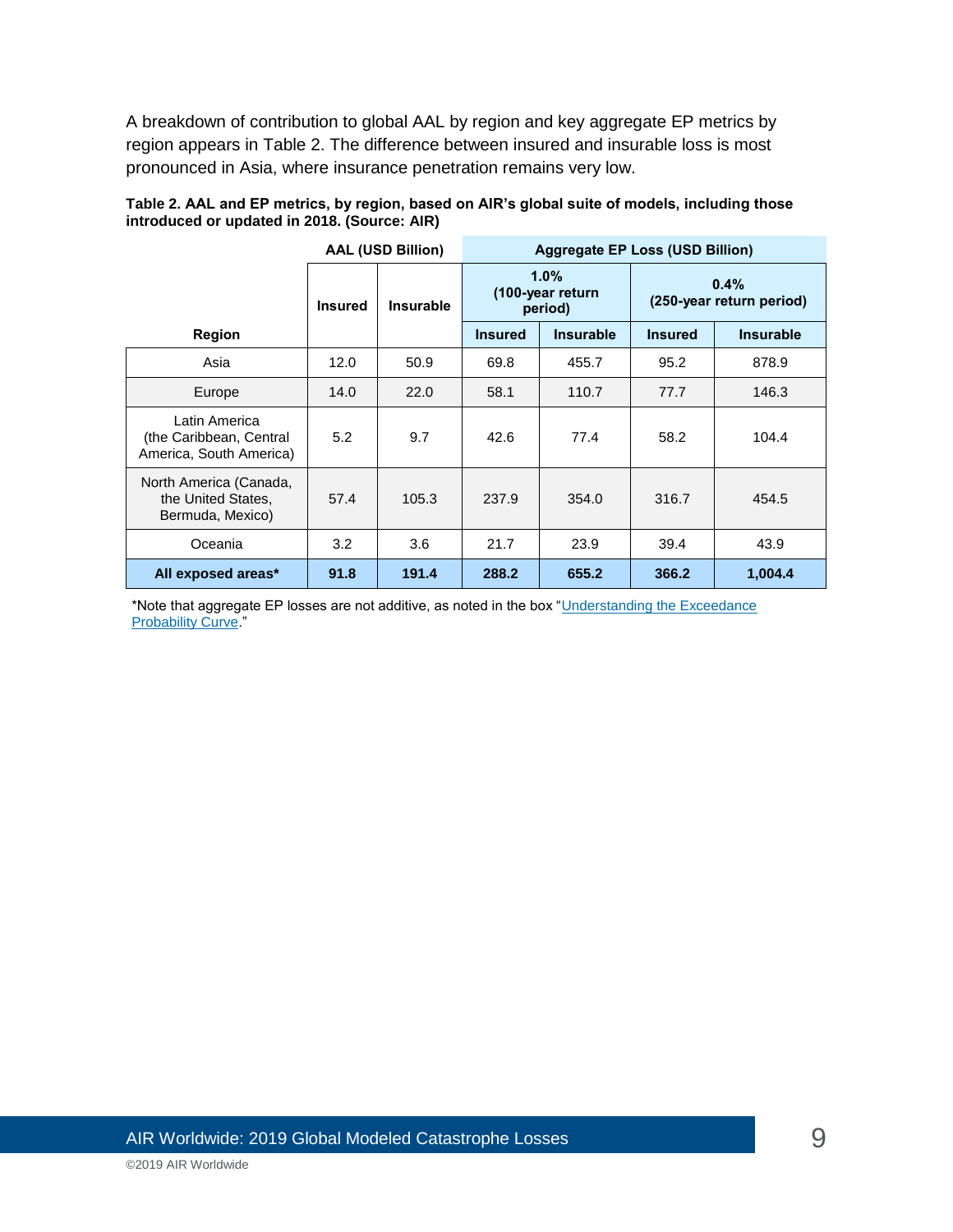

[Figure 1](#page-10-0) shows the contribution to global insured AAL by peril.

<span id="page-10-0"></span>



[Figure](#page-10-1) 2 shows the contribution to global insurable AAL by peril.

<span id="page-10-1"></span>

It is important to note that AAL represents average expected losses over a long period of time, not what would be expected in any given year. As reflected in AIR's stochastic catalogs, global aggregate losses in any given year may comprise a few large loss events in peak regions or lower losses from multiple perils across multiple regions; what is certain is that they are unlikely to look like the long-term AAL breakdowns shown in Figure 1 and Figure 2.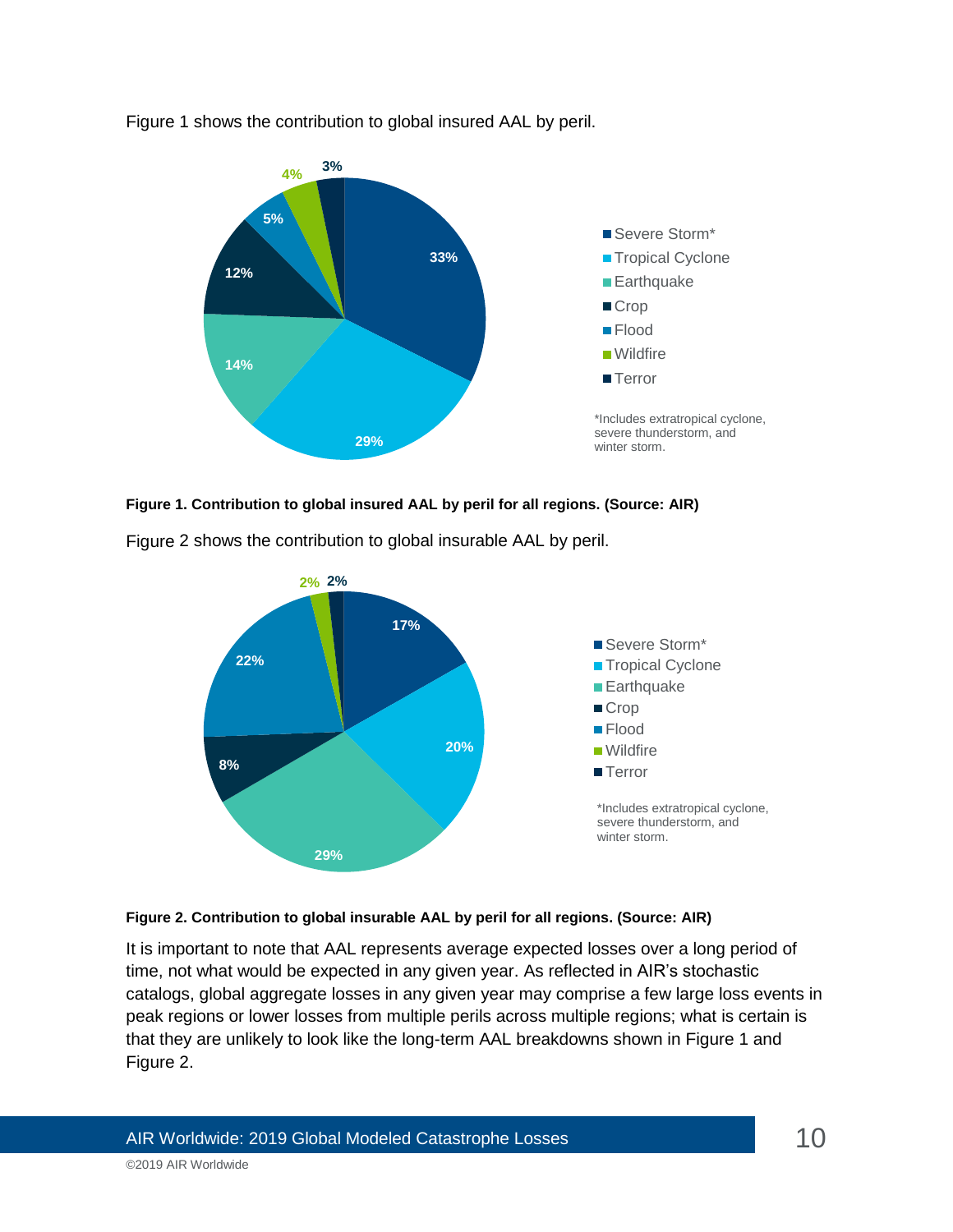## <span id="page-11-0"></span>Understanding the Exceedance Probability Curve

To meet the diverse needs of model users, AIR's catastrophe models provide a wide range of modeled loss output. One of the most commonly used outputs is a distribution of potential losses with the associated probabilities of exceedance. These exceedance probability (EP) curves which can be specific to peril, region, or line of business—quantify the risk profile for whole portfolios or individual risks and can be used to inform a variety of risk management decisions.

Understanding how AIR develops its stochastic catalogs of simulated events helps one understand how the EP curves are generated. To create a stochastic catalog for a given peril, scientists first gather information on historical events from a comprehensive range of sources. This data is then used to infer what can happen in the future; that is, to indicate where and how frequently certain types of events are likely to occur and how large or severe the events are likely to be. A 10,000-year hurricane catalog, for example, contains 10,000 potential scenarios for tropical cyclone activity in an upcoming year. Importantly, although the simulated events have their basis in historical data, they extend beyond the scope of past recorded experience to provide the full spectrum of future potential catastrophe events.

To generate the EP curves, first an AIR catalog is run against the portfolio of exposures. Next, the loss for each event in each modeled year is calculated. (Some modeled years will have multiple events, some a single event, and some no events.) Then modeled years are ranked from highest loss to lowest loss, based on loss figures calculated for either *occurrence* loss (based on the largest event loss within each modeled year) or *aggregate* loss (based on the sum of all event losses of each modeled year).

Finally, EPs corresponding to each loss—occurrence or aggregate—are calculated by dividing the rank of the loss year by the number of years in the catalog. Thus, for a 10,000-year catalog, the top-ranked (highest loss) event would have an EP of  $0.0001$  (1/10,000) or  $0.01\%$ , the  $40<sup>th</sup>$ ranked event an EP of  $0.004$  (40/10,000) or  $0.40\%$ , the  $100<sup>th</sup>$ -ranked event an EP of  $0.01$ (100/10,000) or 1.00%. The return period for a loss level equals the inverse of EP: EPs of 0.01%, 0.40%, and 1.00%, for example, correspond to 10,000-, 250-, and 100-year return periods.

Model users should keep in mind that EP metrics provide the probability of a certain *size* loss, not the probability that a specific *event* or *events* will occur. Also, the probability of an event or events occurring exactly as modeled (or the exact recurrence of a historical event) is virtually zero, although a wide range of event scenarios may cause a similar level of loss.

Average annual losses (AALs) for exposed areas—such as the regions listed in [Table 2—](#page-9-0)can be summed because the region figures were calculated by averaging losses across all modeled years. Aggregate EP losses are not additive and thus—again referring to [Table 2—](#page-9-0)do not equal the sums of the regional aggregated EPs.

To read more about how exceedance probability curves are constructed and how they should be interpreted, see the articles ["Modeling Fundamentals: What Is AAL?"](http://www.air-worldwide.com/Publications/AIR-Currents/2013/Modeling-Fundamentals--What-Is-AAL-/) and ["Modeling](http://www.air-worldwide.com/Publications/AIR-Currents/2012/Modeling-Fundamentals--Combining-Loss-Metrics/)  [Fundamentals: Combining Loss Metrics.](http://www.air-worldwide.com/Publications/AIR-Currents/2012/Modeling-Fundamentals--Combining-Loss-Metrics/)"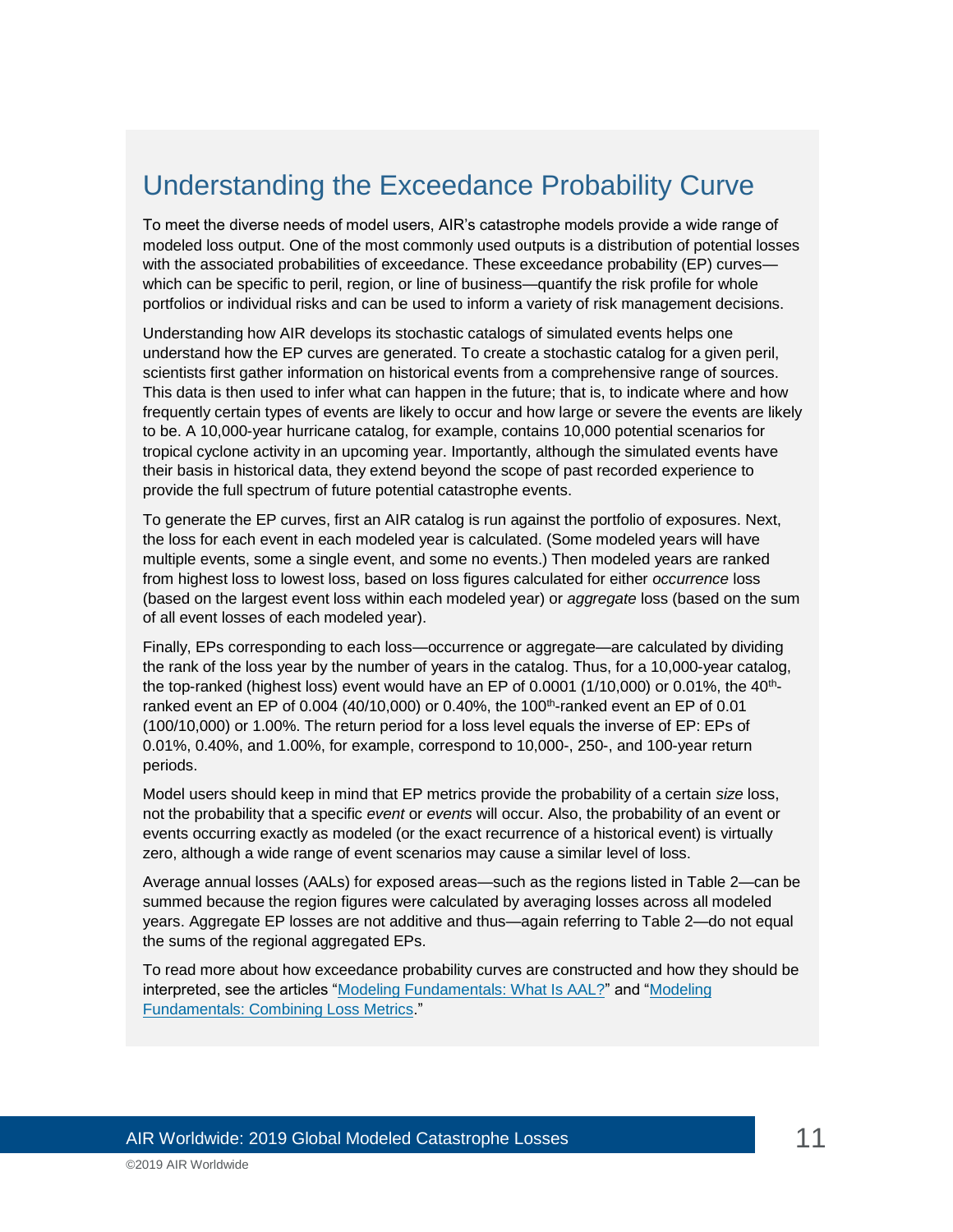# <span id="page-12-0"></span>Economic Losses

Global economic losses include insured and insurable losses, as well as losses from noninsurable sources, which may include infrastructure and lost economic productivity. Comparing insured losses with reported economic loss estimates for natural disasters since 1990 (as reported by Swiss Re, Munich Re, Aon Benfield, AXCO, Lloyd's, and the Insurance Bureau of Canada), AIR has determined that global insured losses make up about a quarter of global economic losses on average, when trended to 2018 dollars. Based on AIR's modeled global insured AAL, this would correspond to an economic AAL of more than USD 393 billion.

On a regional basis, the percentage of economic loss from natural disasters that is insured varies considerably [\(Table 3\)](#page-12-1). In North America, for example, about 40% of the economic loss from natural disasters is insured, while in Asia and Latin America, insured losses account for only about 9% and 14% of economic losses, respectively, reflecting the very low insurance penetration in these regions. The portion of economic losses that is insured also varies significantly by peril. For example, in the United States, windstorm coverage is near universal, while take-up for flood and earthquake is low, as these perils are typically excluded from standard homeowner's policies. In other countries, such as the UK, coverage for natural catastrophes (including storm, flood and earthquake) is nearly universally provided by the insurance sector, and the disparity between the perils in the portion of economic losses that is insured is much less pronounced.

| <b>Region</b>                                                    | <b>Insured AAL</b><br>(USD Billion) | Percentage of<br><b>Economic Losses</b><br><b>Estimated to Be</b><br><b>Insured</b> | <b>Economic AAL</b><br>(USD Billion) |
|------------------------------------------------------------------|-------------------------------------|-------------------------------------------------------------------------------------|--------------------------------------|
| Asia                                                             | 12.0                                | 9%                                                                                  | 133.3                                |
| Europe                                                           | 14.0                                | 22%                                                                                 | 63.6                                 |
| Latin America (the Caribbean,<br>Central America, South America) | 5.2                                 | 14%                                                                                 | 37.1                                 |
| North America (Canada, the United<br>States, Bermuda, Mexico)    | 57.4                                | 38%                                                                                 | 151.1                                |
| Oceania                                                          | 3.2                                 | 37%                                                                                 | 8.6                                  |
| All exposed areas                                                | 91.8                                | 24%                                                                                 | 393.8<br>(sum of regional<br>losses) |

### <span id="page-12-1"></span>**Table 3. Insured and economic AAL by region\* (Source: AIR)**

\*Note that there is considerable uncertainty in the estimated percentage of economic losses that is insured, which partly stems from uncertainty in reported economic losses for actual catastrophes.

The sizable difference between insured and economic losses—the protection gap represents the cost of catastrophes to society, much of which is ultimately borne by governments. Increasing insurance penetration can ease much of the burden, while providing profitable growth opportunities for the insurance industry. In situations where insurance is not feasible or cannot be offered at an affordable price, catastrophe modeling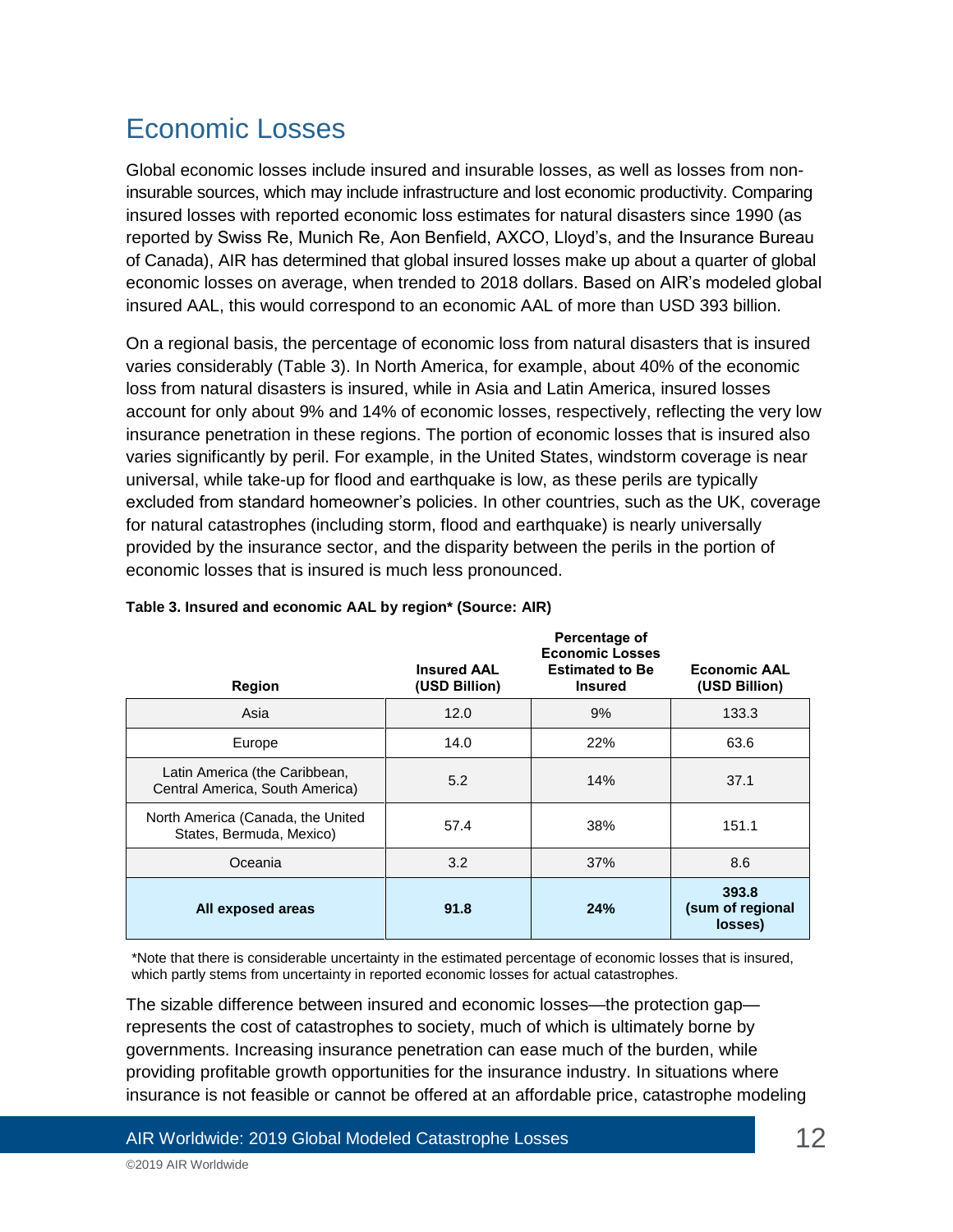can be used to inform emergency management, hazard mitigation, public disaster financing, risk pooling, and other government-led risk and loss mitigation initiatives to enhance global resilience.

Using the same techniques that were used to quantify the protection gap on an AAL basis, the insured and economic losses for each region at the 1% exceedance probability (the 100 year return period) can be calculated. The difference between economic and insured losses—the uninsured losses—includes all of the potential losses covered in the insurable loss figures from AIR's models that were cited in [Table 2](#page-9-0) and, in addition, losses that extend beyond the models' scope, including estimates of damage to roads, bridges, railways, and sewers, as well as the global electrical and telecommunications networks and other infrastructure [\(Figure 3\)](#page-13-0). Looking at this metric reinforces the need for additional risk financing solutions.



<span id="page-13-0"></span>**Figure 3. The gap between insured and total economic losses (the sum of insured and uninsured losses), by region, at the 1% exceedance probability (100-year return period) level. (Source: AIR)**

To help close the protection gap, AIR launched a [Global Resilience Practice](http://www.air-worldwide.com/Consulting-Services/Global-Resilience-Practice/) in 2016 that provides risk assessment and mitigation solutions to governments and non-governmental organizations. AIR is actively supporting many such initiatives through work with organizations such as the World Bank and the Insurance Development Forum, and its support of efforts such as OpenQuake—an open source modeling platform initiative led by the Global Earthquake Model. And as government organizations become more familiar with probabilistic catastrophe models, they are beginning to embrace them, as the Federal Emergency Management Agency did in 2017 when it licensed AIR's Inland Flood Model for the U.S.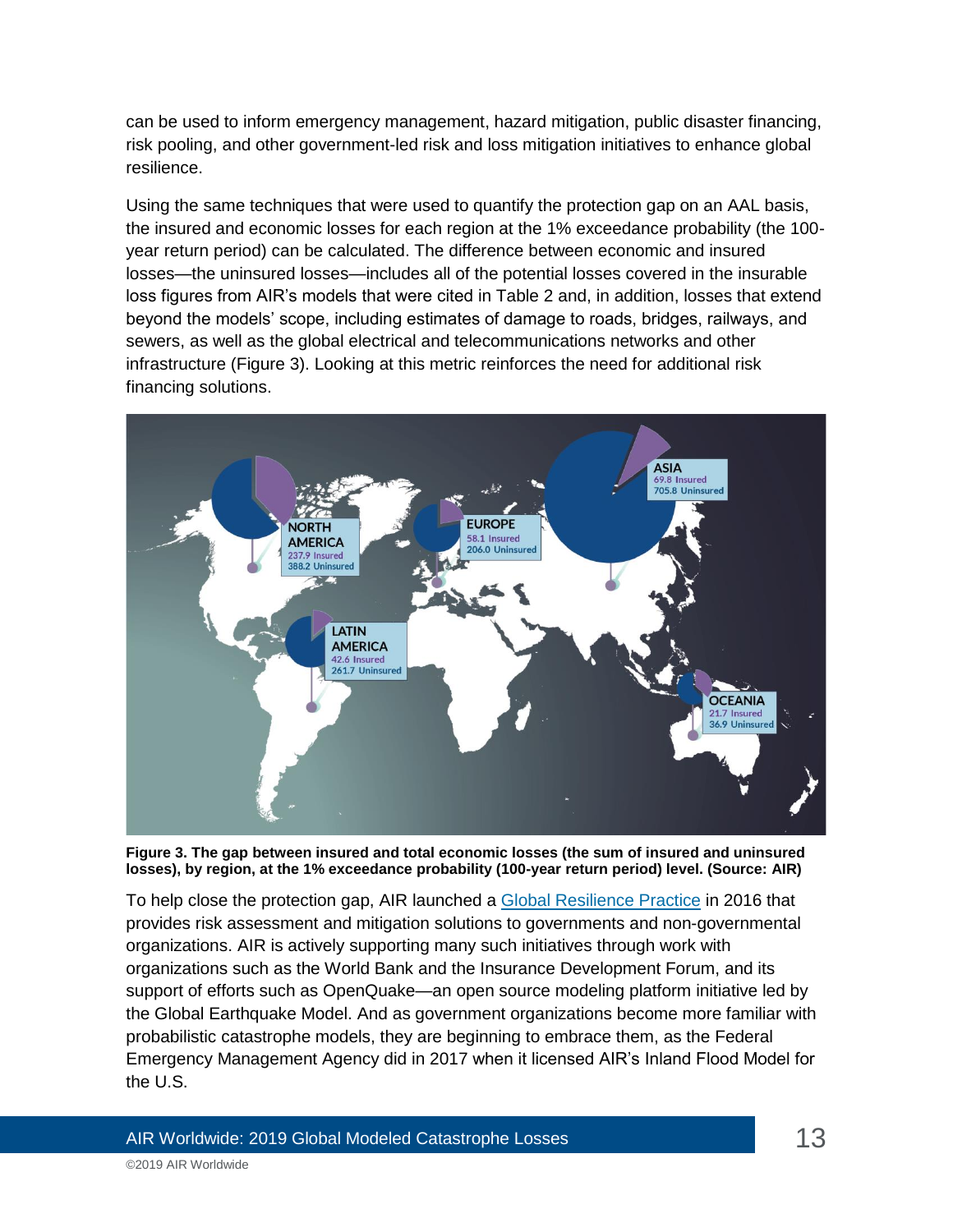# <span id="page-14-0"></span>**Non-Modeled Sources of Insured Loss**

Industry insured losses can and do occur from perils and in regions that AIR does not currently model. Those losses are therefore not included in AIR's global insured estimates. (See ["AIR Models by Peril](http://www.air-worldwide.com/publications/brochures/documents/air-models-by-peril-and-region) and Region" for a comprehensive listing of AIR's model coverage.) If all losses could be modeled and included in AIR's calculations, the aggregate insured loss figures at given EPs would be slightly higher; likewise, the EPs associated with given loss figures would be slightly higher.

AIR's current suite of models—which covers perils in more than 110 countries—captures catastrophe events responsible for 94% of worldwide insured losses for the 19-year period from 2000 through 2018, as shown in [Figure 4.](#page-14-1)



<span id="page-14-1"></span>**Figure 4. The percentage of reported insured losses covered by AIR's current suite of models, 2000–2016. (Source: AIR, Swiss Re, AXCO, Munich Re, PCS, Aon Benfield, PERILS)**

As indicated in [Figure 4,](#page-14-1) AIR models covered 94% of the global reported insured losses for 2018. Floods and severe thunderstorms in China accounted for the majority of non-modeled losses, while severe thunderstorms in India and floods in Australia also contributed. The accumulation of these events, in addition to smaller non-modeled events that occurred in 2018, contributes greatly to worldwide annual non-modeled sources of loss.

To better serve the needs of the industry, AIR continues to expand into previously nonmodeled regions and perils through an ambitious model development program and research roadmap. Recently released models not considered in this paper include the India MPCI model and the industry's first probabilistic cyber model; models on the roadmap include updated U.S. flood and hurricane models, as well as hurricane and earthquake models for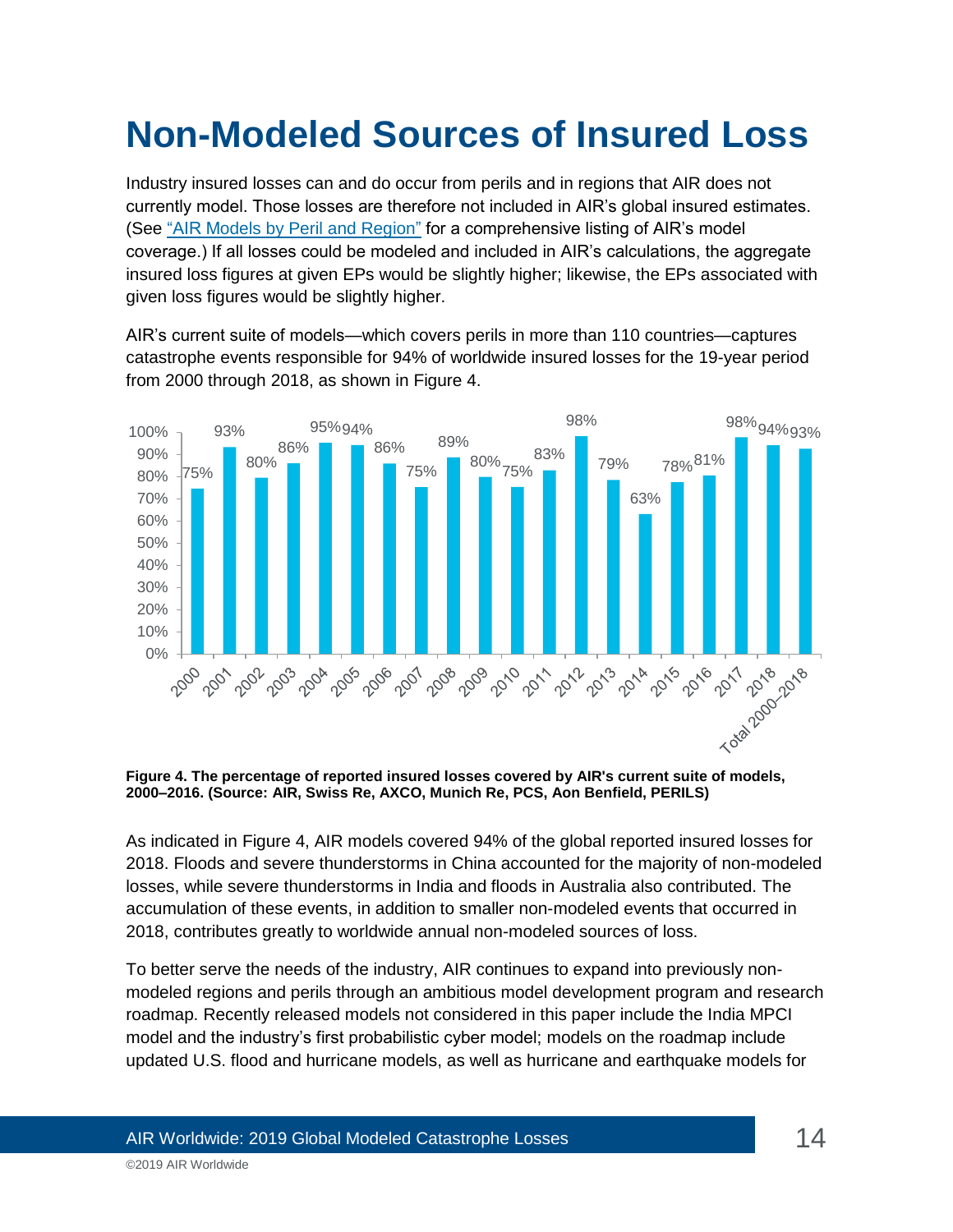the Caribbean, and a major update to the Australia earthquake model. Expansion into new frontiers of risk is also under way:

- With the addition of [Arium](http://www.air-worldwide.com/Software-Solutions/Arium/) probabilistic casualty models, the domino effect of liability [risk](http://www.air-worldwide.com/Models/Casualty/) can be modeled across all types of businesses to assess potential losses that can be slow to accumulate and impact multiple industries in today's interconnected global economy
- [Climate change](https://www.air-worldwide.com/publications/white-papers/documents/climate-change-impacts-on-extreme-weather) remains an active area of research, and all AIR models reflect the current climate to better represent today's risk
- AIR offers advanced solutions on a consulting basis for managing accumulations associated with supply chain
- Terrorism risk can be assessed and managed worldwide through the deterministic modeling capabilities offered through the AIR model
- AIR is developing a life and health platform to streamline the assessment and management of this dynamic risk, which evolves as global connectivity grows, animal habitats alter, medical advancements continue, the population ages, and the climate changes

AIR also provides modeling tools that can help companies understand the risk from nonmodeled sources of loss. Companies can deploy their own or third-party models on Touchstone using AIR's Model Builder™, which helps them define their own hazard and engineering components before deploying them in Touchstone's open platform. In addition, Touchstone and Touchstone Re users have the flexibility to modify modeled losses by line of business, region, or peril to account for non-modeled sources of losses.

Touchstone loss curves (Year Event Loss Tables, or YELTs) can be exported directly into [Analyze Re—](http://www.air-worldwide.com/Software-Solutions/Analyze-Re/)our lightning-fast analytics platform—to assess loss data from reinsurance contracts and portfolios in real time. Analyze Re technology is designed to help executive teams and underwriters explore long-term, strategic planning and portfolio optimization scenarios without sacrificing control. We are also integrating Analyze Re technology into Touchstone Re to facilitate portfolio rollups, pricing of individual contracts and optimizing portfolios downstream of catastrophe model analytics.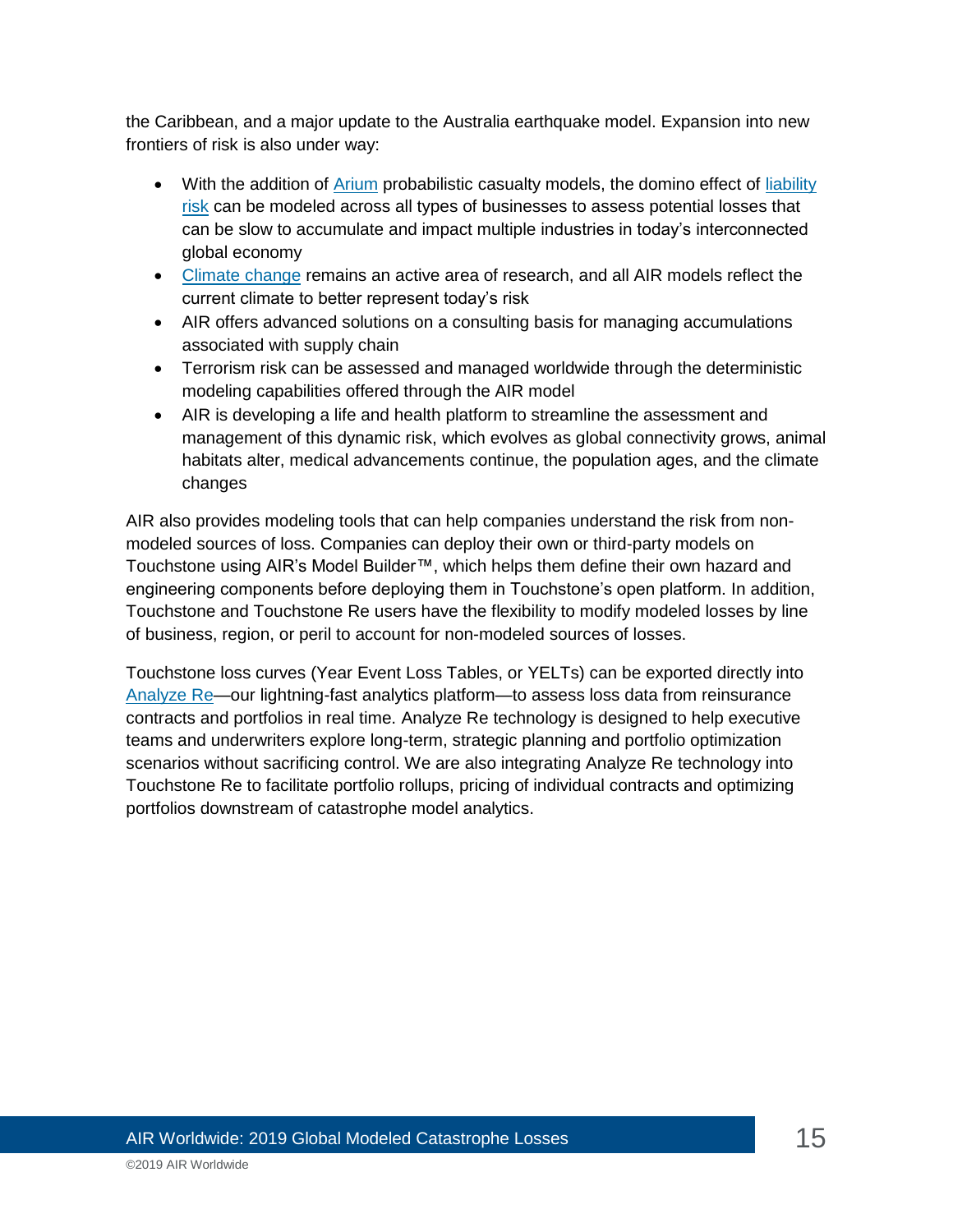# <span id="page-16-0"></span>**Conclusion: The Importance of a Global View**

Since catastrophe risk can threaten a company's financial well-being, companies operating on a world stage need to understand their risk *across* global exposures to ensure they have sufficient capital to survive years of very high loss. Understanding—and *owning*—this risk requires knowing both the likelihood of high-loss years and the diversity of events that could produce such losses. In addition, companies with global exposures and an expanding global reach should prepare for the possibility that future catastrophes will produce losses exceeding any historical amounts.

Companies that evaluate loss on a global scale, rather than regionally or even nationally, should always look at more than one peril (or one region) to assess the risk at a given exceedance probability (EP). If a company considered only its worst single peril, it could severely understate risk at a given EP because for a given modeled year losses from a combination of other events (different perils in different regions) likely would equal or exceed the worst single peril. As discussed in the "Understanding the Exceedance Probability Curve" box, EP curves can be developed for both occurrence (based on the largest loss event in each catalog year) and aggregate (based on the sum of all loss events in each catalog year). Aggregate EP is a far better measure of portfolio risk.

By providing both global insured and insurable loss estimates based on the EP curve, the need to better understand the risk becomes evident; the difference between covered and eligible exposures suggests areas of potential profitable growth in markets already identified as vulnerable to catastrophic events. Examination of economic and insured losses reveals how wide the protection gap is and how sizable losses are for societies after a catastrophe, which can inform risk mitigation, public risk financing, and emergency management to enhance global resilience and better prepare society for the ultimate costs.

With the insight provided by AIR's global suite of models, companies can pursue profitable expansion in a market that is ever more connected, and amid regulatory environments that are increasingly rigorous. The ability to take a comprehensive, global view can give insurers and reinsurers greater confidence that the risk they have assumed is risk they can afford to take. The global EP curves generated with AIR software give companies the knowledge with which to benchmark and manage catastrophe risk in more than 110 countries worldwide.